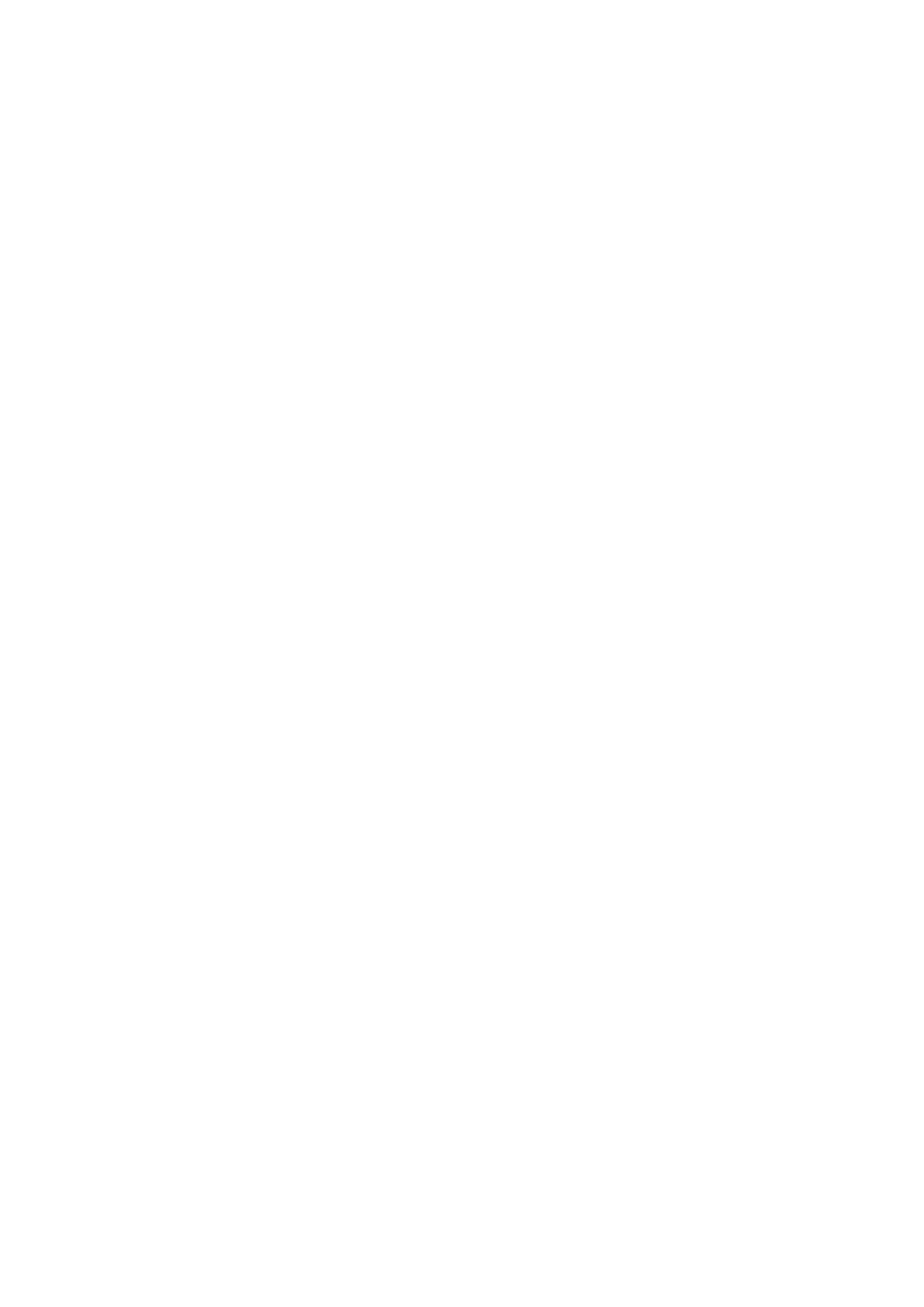# **TABLE OF CONTENTS 27 SEPTEMBER 2017**

|                | <b>Business</b>                                                                            |                                                                                               | Page No. |  |
|----------------|--------------------------------------------------------------------------------------------|-----------------------------------------------------------------------------------------------|----------|--|
|                |                                                                                            |                                                                                               |          |  |
| $\mathbf{1}$ . |                                                                                            | <b>Meeting Conduct</b>                                                                        | 5        |  |
|                |                                                                                            | 1.1 Apologies                                                                                 | 5        |  |
|                |                                                                                            | 1.2 Announcements by the Mayor                                                                | 5        |  |
|                |                                                                                            | 1.3 Conflict of Interest Declarations                                                         | 5        |  |
|                | 1.4 Confirmation of Minutes                                                                |                                                                                               |          |  |
|                | 1.5 Items not on the Agenda                                                                |                                                                                               | 5        |  |
|                |                                                                                            | 1.6 Public Participation                                                                      | 5        |  |
| 2.             | <b>General Business</b>                                                                    |                                                                                               | 7        |  |
|                | 2.1                                                                                        | <b>Proposal for a Regional Climate Change Working Group</b><br><b>Presented by Cr Pannett</b> | 7        |  |
| 3.             | <b>Committee Reports</b>                                                                   |                                                                                               | 8        |  |
|                | 3.1                                                                                        | <b>Report of the City Strategy Committee Meeting of 21</b><br>September 2017                  | 8        |  |
|                | <b>POLHILL RESERVE TRACK PROPOSALS</b><br>Presented by Cr Gilberd                          |                                                                                               |          |  |
|                | 3.2<br><b>Report of the Regulatory Processes Committee Meeting</b><br>of 13 September 2017 |                                                                                               | 8        |  |

**PROPOSED ROAD STOPPING – LAND ADJOINING 42 MAUPUIA ROAD, MIRAMAR**  Presented by Cr Sparrow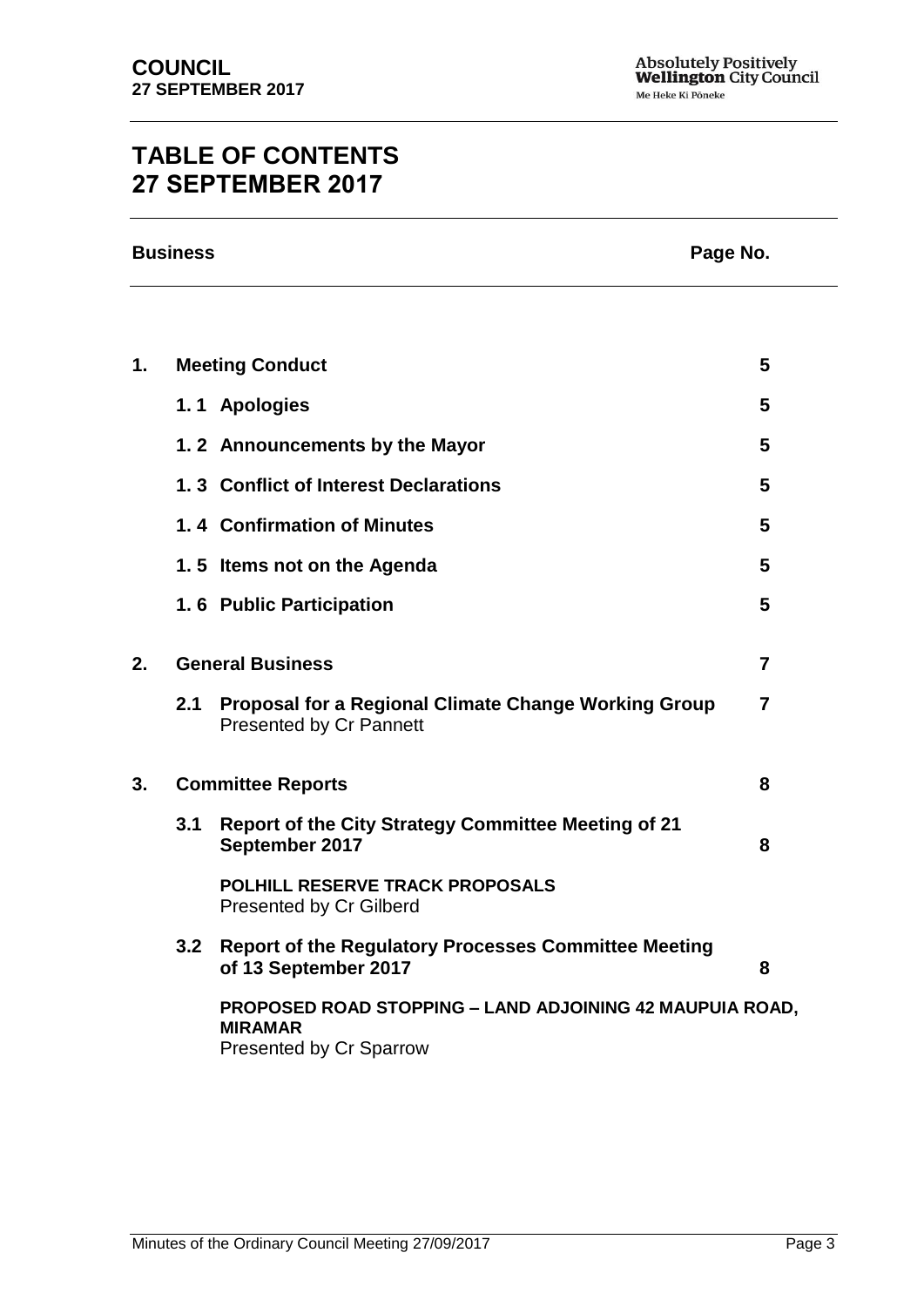|    | Report of the City Strategy Committee Meeting of 27<br>3.3<br>September 2017 |                                                                                                                                  | 9  |
|----|------------------------------------------------------------------------------|----------------------------------------------------------------------------------------------------------------------------------|----|
|    |                                                                              | A. An Integrated masterplan for Shelly Bay<br><b>Presented by Mayor Lester</b>                                                   |    |
|    |                                                                              | <b>B. Island Bay Cycleway Recommendations</b><br>Presented by Cr Free                                                            |    |
|    |                                                                              | C. 2016/2017 Annual Report<br>Presented by Cr Foster                                                                             |    |
|    | Questions                                                                    |                                                                                                                                  |    |
| 4. |                                                                              | <b>Public Excluded</b>                                                                                                           | 12 |
|    | 4.1                                                                          | <b>Public Excluded Report of the CEO Performance Review</b><br>Meeting of 11 September 2017                                      | 12 |
|    |                                                                              | REPORT ON THE END-OF-TERM EMPLOYMENT REVIEW OF THE CHIEF<br><b>EXECUTIVE OF WELLINGTON CITY COUNCIL</b><br>Presented by Cr Eagle |    |
|    |                                                                              | 4.2 Public Excluded Report of the City Strategy Committee<br>Meeting of 27 September 2017                                        | 13 |
|    |                                                                              | <b>Acquisition of Land</b><br>Presented by Cr Foster                                                                             |    |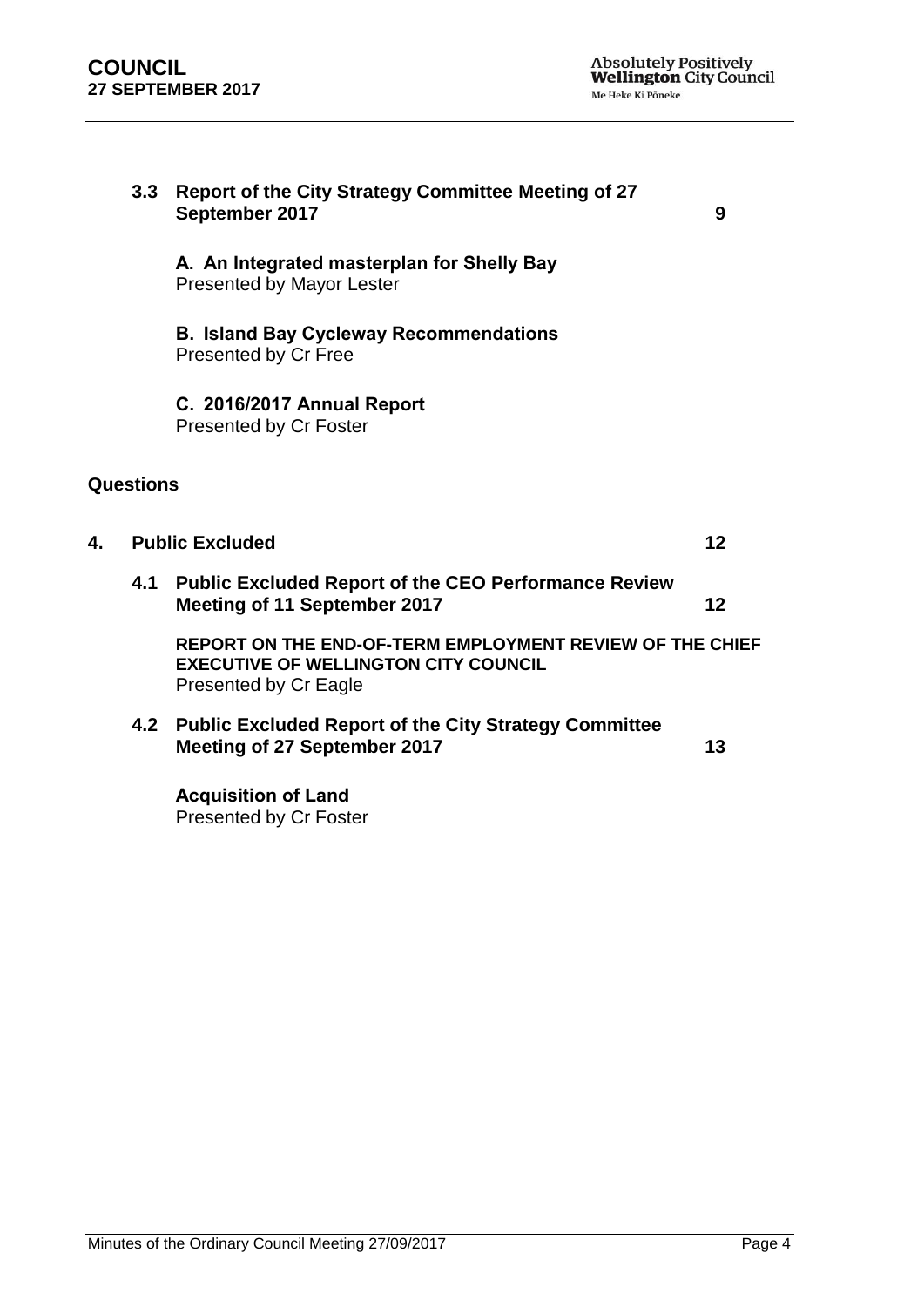## <span id="page-4-0"></span>**1 Meeting Conduct**

The meeting adjourned at 9.31am and reconvened at 12.39pm.

#### <span id="page-4-1"></span>**1. 1 Apologies**

#### **Moved Mayor Lester, seconded Councillor Day**

#### **Resolved**

That the Council:

1. Accept the apology from Councillor Calvi-Freeman for early departure.

**Carried**

#### <span id="page-4-2"></span>**1. 2 Announcements by the Mayor**

The Mayor made the following announcements:

By leave of the meeting

- 1. Mayor reordered item 3.3 Report of the City Strategy Committee Meeting of 27 September 2017 A. An Integrated masterplan for Shelly Bay and was considered after item 1.6.
- 2. Mayor reordered item 4.1 Public Excluded Report of the CEO Performance Review Meeting of 11 September 2017 and was considered as the last item for discussion.
- **3.** Mayor advised Councillors and members of the public that the Valedictory Speech and Reflection from Deputy Mayor Paul Eagle and was held in the Open Meeting after the conclusion of the Public Excluded item**.**

## <span id="page-4-3"></span>**1. 3 Conflict of Interest Declarations**

The Mayor and Cr Young declared a conflict of interest for item

- 3.3 Report of the City Strategy Committee Meeting of 27 September 2017
- **A.** An Integrated masterplan for Shelly Bay.

The Mayor and Cr Young did not vote nor took part in the discussion. (SO 3.19.14/15).

## <span id="page-4-4"></span>**1. 4 Confirmation of Minutes**

#### **Moved Mayor Lester, seconded Councillor Gilberd**

#### **Resolved**

That the Council:

1. Approve the minutes of the Ordinary Council Meeting held on 30 August 2017, having been circulated, that they be taken as read and confirmed as an accurate record of that meeting.

**Carried**

## <span id="page-4-5"></span>**1. 5 Items not on the Agenda**

There were no items not on the agenda.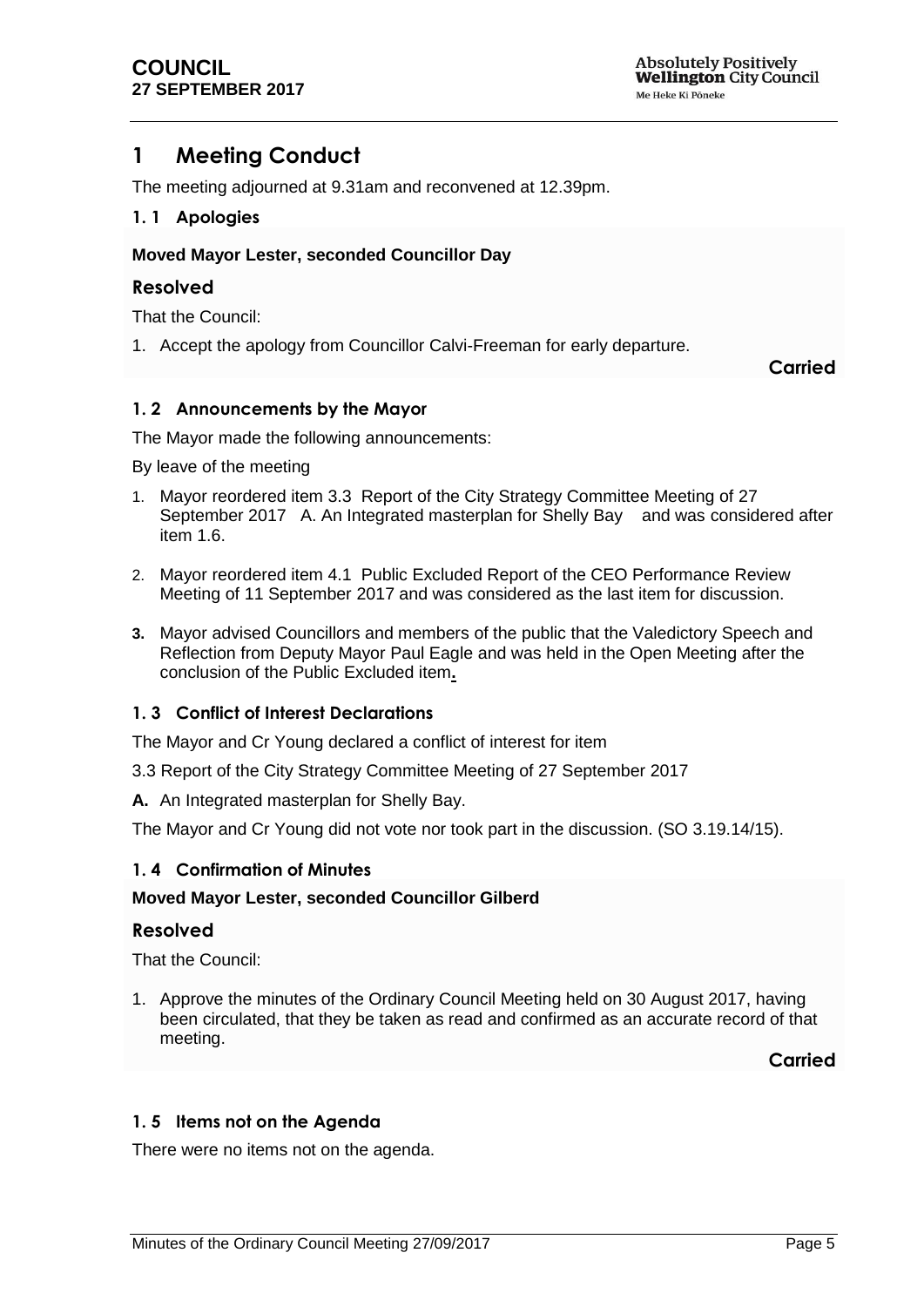## **1. 6 Public Participation**

There were no requests for public participation.

[Secretarial note: The Mayor appointed the Deputy Mayor Eagle as Chairperson (SOs 2.4.1)] The Mayor vacated the Chair from 12.40pm until 12.42pm .

## **3.3 Report of the City Strategy Committee Meeting of 27 September 2017**

## **A. An Integrated masterplan for Shelly Bay**

#### **Moved Councillor Eagle, seconded Councillor Day**

#### **Resolved**

- 1. That the Council:
	- i. Note that resource consent has been granted for the redevelopment of Shelly Bay.
	- ii. Note the findings from the public consultation process.
	- iii. Note this proposal delivers on Council's wider strategic objectives around housing supply and commitment under the MOU partnership agreement with iwi.
	- iv. Note the significant public amenity and economic benefit in both the construction phase and in the post construction period.
	- v. Agree to sell the area identified in the report, being 0.3 hectares, more or less, to Shelly Bay Limited for approximately \$2.5 million.
	- vi. Agree to lease the area identified in the report, being 0.6 hectares, more or less, and Shed 8 and the Shipwright's Building to Shelly Bay Limited for a period of 125 years for approximately \$5.5 million.
	- vii. Agree to contribute half the cost of the development of public realm and infrastructure elements necessary to bring ageing infrastructure up to standard to help deliver the Shelly Bay masterplan.
	- viii. Request officers to reinforce and encourage stronger mitigation and adaptation measures to respond to the effects of climate change, such as sea level rise, through the development agreement negotiations and through the detailed design and review process.
	- ix. Request Wellington Water Limited to optimise the Long Term Plan budget for water infrastructure to enable \$5.6 million for infrastructure costs for additional water supply and waste water capacity to support future development on the Miramar Peninsula, the cost of which would be ultimately recovered as those developments are realised.
	- x. Request officers to further investigate, including key stakeholder engagement, the upgrade of Shelly Bay Road between Miramar Avenue and Shelly Bay, comprising options that more closely aligns to New Zealand Transport Agency guidance as a minimum and the Great Harbour Way plan as an aspiration, which aims to deliver a safer and more inviting environment for walkers, cyclist and other users.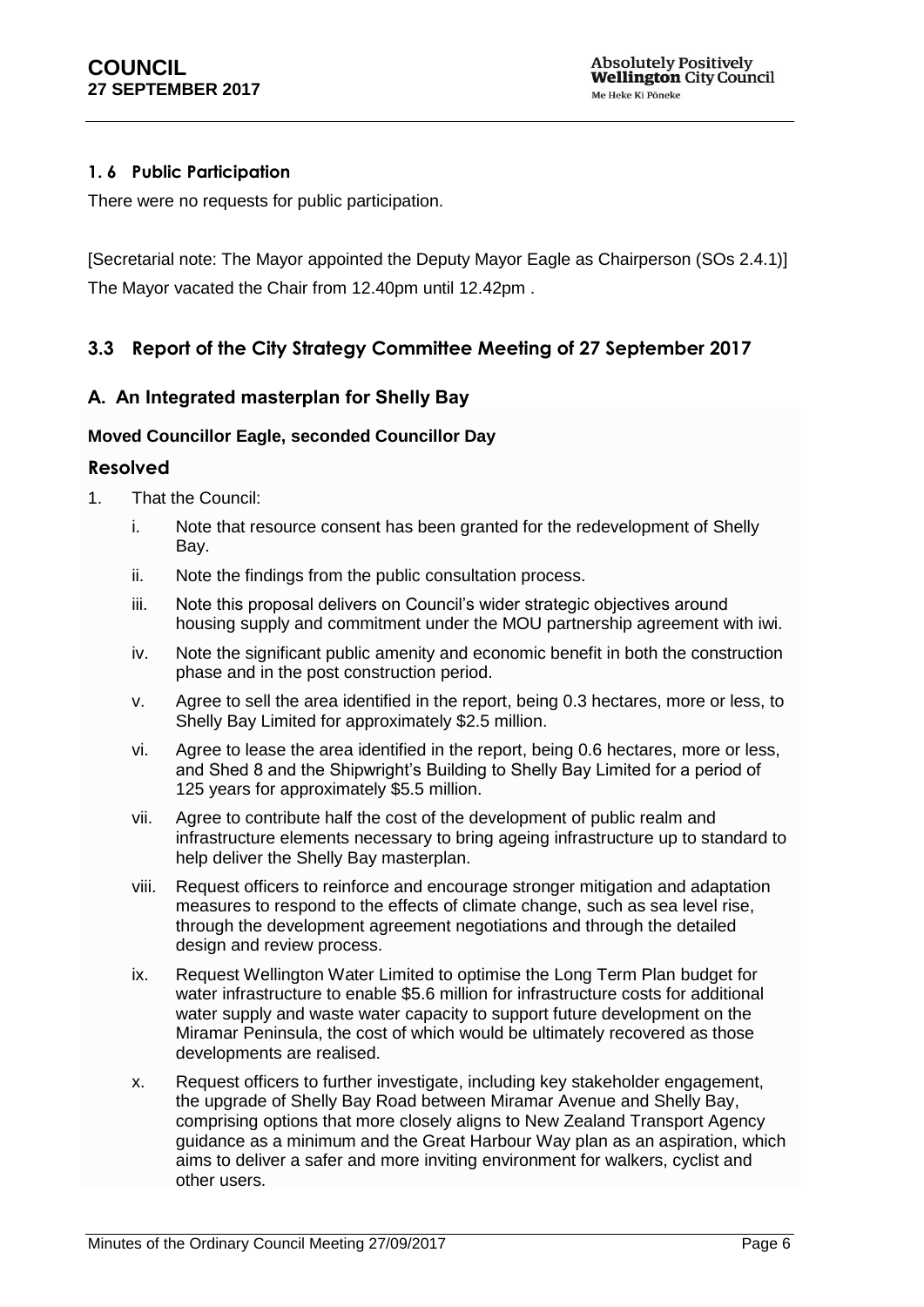- xi. Agree to include the projected costs and revenues in the Long Term Plan (LTP).
- xii. Agree that Council officers prepare a development agreement outlining the principal commercial and legal terms of a sale and lease agreement with Shelly Bay Limited.
- xiii. Delegate authority to the Council's Chief Executive Officer and the Deputy Mayor to finalise and execute the relevant agreements.
- xiv. Agree to a full review of the Shelly Bay project including decision making processes, legal risks, financial implications and consistency with the Resource Management Act 1991.
- xv. Requests officers to conduct negotiations with the Shelly Bay developers for the provision of affordable housing units within the Wellington City Council boundaries representing a significant percentage of the total number of residential units proposed for Shelly Bay.
- xvi. That the Council's contribution to the estimated \$20 million joint infrastructure fund be capped at \$10 million.

A division was called for, voting on which was as follows:

| For:                      | <b>Against:</b>           |  |
|---------------------------|---------------------------|--|
| <b>Councillor Calvert</b> | <b>Councillor Foster</b>  |  |
| Councillor Dawson         | Councillor Lee            |  |
| Councillor Day            | <b>Councillor Pannett</b> |  |
| <b>Councillor Eagle</b>   | <b>Councillor Sparrow</b> |  |
| <b>Councillor Free</b>    | Councillor Woolf          |  |
| <b>Councillor Gilberd</b> |                           |  |
| <b>Councillor Marsh</b>   |                           |  |
|                           |                           |  |

Majority Vote: 7:5

**Carried**

## <span id="page-6-0"></span>**2. General Business**

## <span id="page-6-1"></span>**2.1 Proposal for a Regional Climate Change Working Group**

#### **Moved Councillor Pannett, seconded Councillor Foster**

#### **Resolved**

That the Council:

- 1. Receive the information.
- 2. *Notes* the Council's progress towards achieving our goals in the Low Carbon Capital Plan and Wellington Resilience Strategy around climate change mitigation and adaptation as outlined in Attachment 1.
- 3. *Notes* that the proposed Wellington Region Climate Change Working Group is proposing to address mitigation (reducing emissions) and adaptation (preparing for impacts such as sea level rise) issues, and is the group to which work relating to adaptation progressed via the Regional Natural Hazards Management Strategy is reported.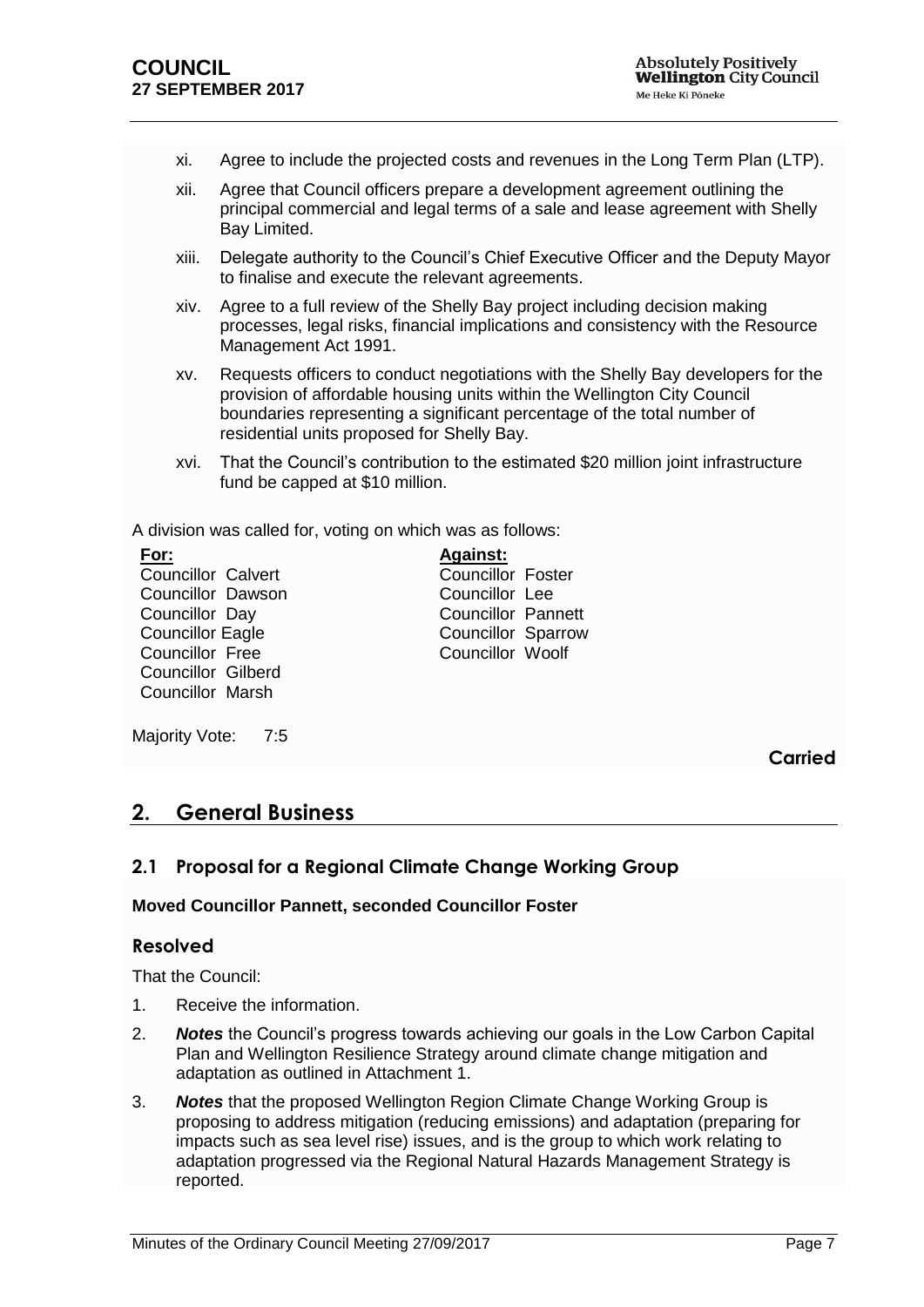- 4. *Supports* the appointment of Councillor David Lee and Councillor Peter Gilberd (as alternate) as Climate Change Action Leader members of the Wellington Region Climate Change Working Group.
- 5. *Agrees* that seismic/earthquake related issues should not be part of the Terms of Reference for the Regional Climate Change Working Group.
- 6. *Agrees* that Councillors Lee and Gilberd will report back to Council as necessary.
- 7. *Notes* that recommended Terms of Reference for the Wellington Region Climate Change Working Group will be brought back to the Council for agreement prior to the Working Group proceeding.

**Carried**

## <span id="page-7-0"></span>**3. Committee Reports**

## <span id="page-7-1"></span>**3.1 Report of the City Strategy Committee Meeting of 21 September 2017**

## **POLHILL RESERVE TRACK PROPOSALS**

## **Moved Councillor Gilberd, seconded Councillor Day**

#### **Resolved**

That the Council:

- 1. Agree that the following tracks in Polhill Reserve be added to the schedules in the Open Space Access Plan 2016:
	- a) Mountain bike priority descending trail (Proposal 1) be added to Schedule B, and
	- b) Walking only connector track (Proposal 2) and walking only track from Ashton Fitchett Drive to Transient (Proposal 5) be added to Schedule A.
- 2. Agree that the Open Space Access Plan be amended to reflect that upon completion of the tracks proposed in 1.a) and 1.b), no further tracks will be constructed in Polhill Reserve.

**Carried**

## <span id="page-7-2"></span>**3.2 Report of the Regulatory Processes Committee Meeting of 13 September 2017**

#### **PROPOSED ROAD STOPPING – LAND ADJOINING 42 MAUPUIA ROAD, MIRAMAR**

#### **Moved Councillor Sparrow, seconded Councillor Lee**

## **Resolved**

That the Council

1. a. Agrees that approximately 95m² of unformed legal road on Maupuia Road, Miramar, shown as the land bordered red on the plan in Attachment 2 (the **Land**) and abutting 42 Maupuia Road, Miramar (being Lot 2 DP 315384, CFR 60645), is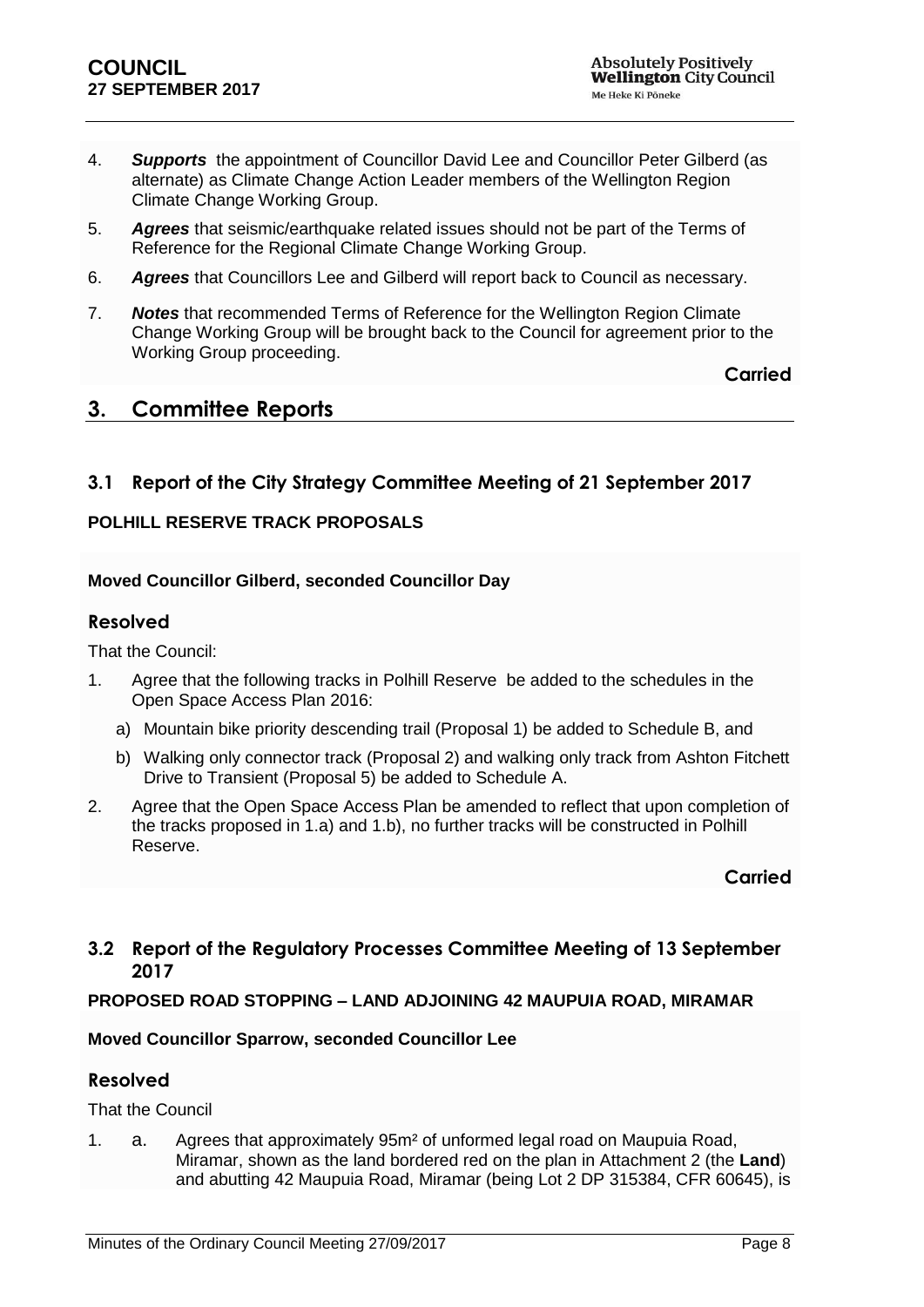not required for a public work and is surplus to requirements.

- b. Agrees to dispose of the land.
- c. Delegates to the Chief Executive Officer the power to conclude all matters in relation to the roads stopping and disposal of the Land, including all legislative matters, issuing of relevant public notices, declaring the road stopped, negotiating the terms of sale or exchange, imposing any reasonable covenants and anything else necessary.

**Carried**

## <span id="page-8-0"></span>**3.3 Report of the City Strategy Committee Meeting of 27 September 2017**

#### **B. Island Bay Cycleway Recommendations**

#### **Moved Councillor Free, seconded Councillor Calvert**

#### **Resolved**

That the Council:

- 1. Receive the information.
- 2. Note the Morrison Low report, "Review of Island Bay Cycleway Re-engagement August 2017".
- 3. Note the Research and Evaluation Team report, "Love the Bay Delivering on the Cycleway, 2017. Analysis of Submissions".
- 4. As a result of engagement feedback and technical design, agree to adopt the design as indicated in Attachment One, p. 25 to 29 and Appendix B made up of the following elements:
	- a. Provision of a 1.5m wide separated kerbside cycleway, with the cycleway above road level on each side of The Parade. Colour options are to be investigated for marking the cycleway surface. A vertical kerb is proposed to separate parked vehicles from the cycleway, with a car door buffer zone of 900mm width adjacent to parallel parked vehicles.
	- b. Vertical separation between the cycleway and road, and the cycleway and pedestrian footpath is recommended to clearly define the separation of user facilities, and to discourage inadvertent pedestrian encroachment into the cycleway.
	- c. The kerb between the cycleway and pedestrian footpath is recommended to be well delineated with appropriate height, colour and material contrast to assist the visually and mobility impaired and reduce or remove any tripping hazard to pedestrians. The design of the kerb face is also recommended to be forgiving to ensure the safety of cyclists in the event a cyclist has to mount the kerb to avoid a hazard.
	- d. Traffic lanes increase to 3.5m wide in the residential areas, 3.0m wide in the business area, and no flush median is proposed.
	- e. A minimum footpath width of 2.0m is recommended.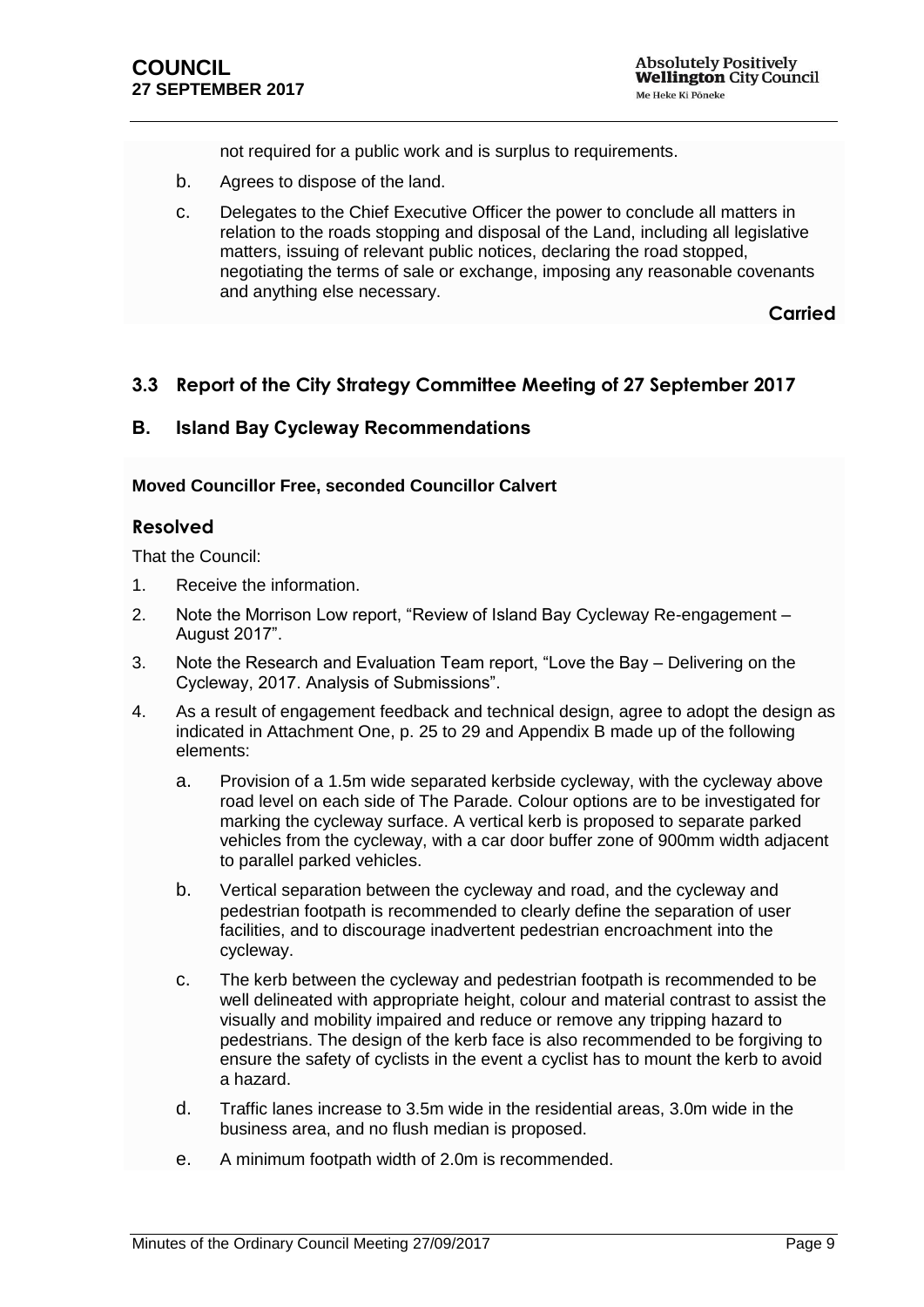- f. A full reseal of The Parade is proposed due to condition of the road surface and to remove ghost markings.
- g. Individual parallel parking spaces along the residential section of The Parade will not be marked or delineated in this design. Instead; clear space for vehicles to park kerbside will be provided with minimal yellow no-stopping lines and end space markings.
- h. Driveway setbacks are recommended to be maintained at 3m, the intersection setback for parking maintained at 30m. Potential relaxation of the recommended parking setbacks should be supported by a safety review at the design stage, agreeing the changes are acceptable and do not compromise the cycleway from a safety or service perspective, nor impact on the safety and ability of vehicles to exit driveways without crossing the centreline.
- i. Angle parking is proposed to be reinstated outside the medical centre.
- j. Three streets that could potentially accommodate an increase in on-street parking have been identified for further investigation; Mersey Street, Medway Street and Derwent Street.
- k. The option also aims to maintain the existing kerbside parking provision between Medway Street and Avon Street within the business area. This objective would need to be confirmed through further detailed design.
- l. Within the business area, the west side pedestrian footpath is proposed to be 4.6m in width, in order to maintain as far as practicable the outdoor dining space for local businesses.
- m. Relocation of the following bus stops are proposed:
	- i. Relocating the current stop from 88 The Parade to 64 The Parade near Tamar St
	- ii. Relocating the current stop from 101 The Parade to 73 The Parade near Tamar St
	- iii. Relocating the current stop on the west side of The Parade at Humber Street across to the departure side (north side) of the intersection
- n. The pedestrian crossing by The Empire Theatre to be retained in its current location. The safe walk to school crossing to be moved south, with a relocation of the bus stop and kerbside parking resulting. The pedestrian crossing at Humber Street will be reviewed during detailed design
- o. The landscape and urban design treatment options are recommended to remain in the project design, with the aim to improve the amenity and quality of public space along the length of the Parade.
- 4'. Request officers, subject to detailed design and completion of safety audits, to proceed with a cycleway solution that includes:
- p. Widening the residential carriage way to 3.5 m in each direction
- q. A 500mm median strip in the middle of the road in the residential section
- r. The cycleway comes off the road, and cars will again park against the hard kerb
- s. Retention of the existing planted berm width on the western side of the residential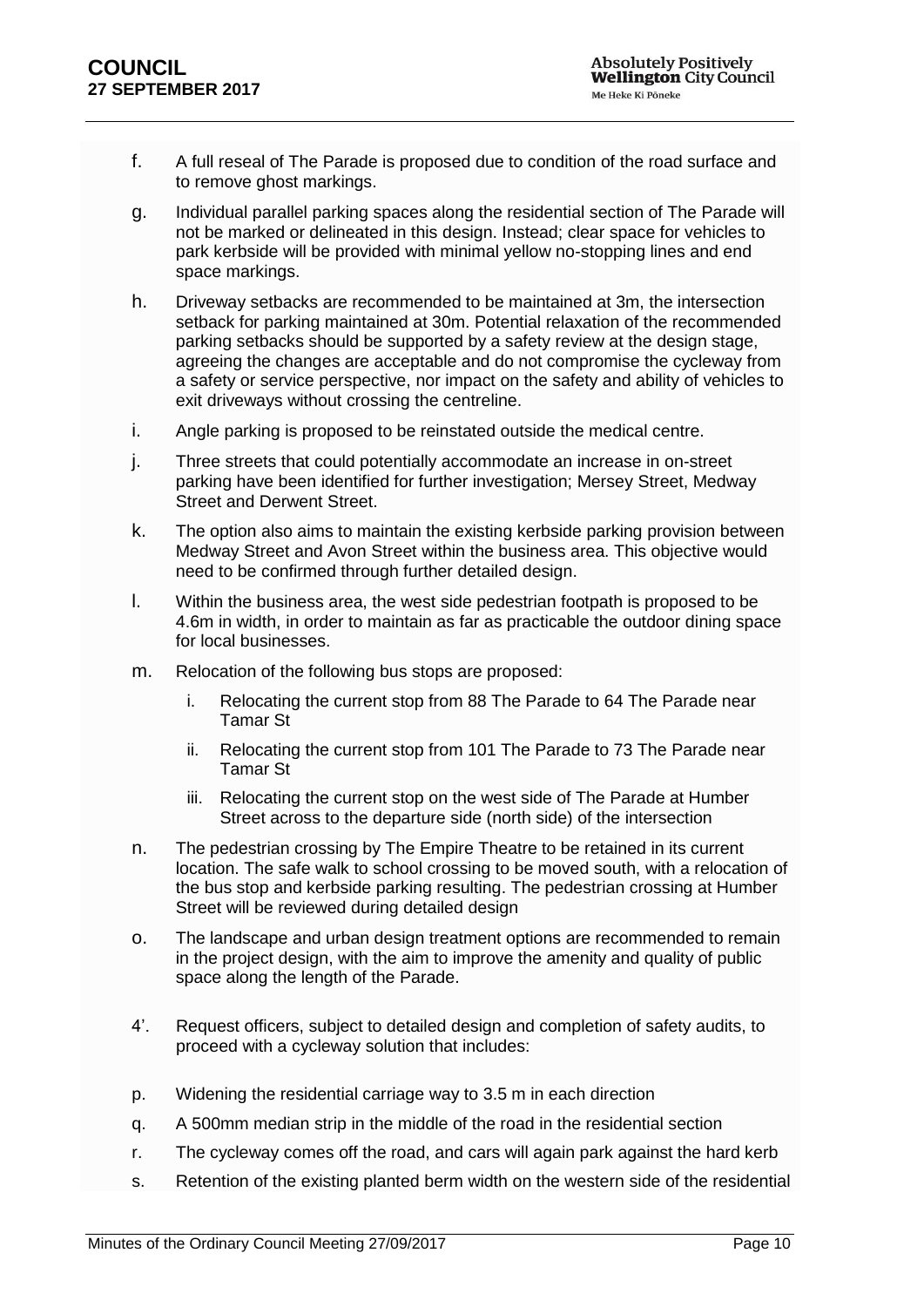area

- t. Maintaining both car parks and outdoor dining space through the shopping centre
- u. Traffic lanes increased to 3.2m width in the shopping centre
- v. The cycleway will be painted a different colour so as to be visually distinct and will include safety measures to reduce cycling speeds. This could include rumble strips to reduce speed, as well as suggested speed limit for cyclists of 20km or less, communicated through signage to keep speeds down
- w. An education campaign will be launched to encourage cyclists to reduce their speed, and to be courteous of other users
- x. Unmarked car parking restored across the residential areas
- y. Car parks to be restored by dairies
- z. Raised platforms to improve safety at intersections on side streets
- aa. Angle parking restored by the Island Bay Medical Centre
- bb. Removal of speed cushions and lowering pedestrian crossing in shopping centre.
- cc. A full reseal of The Parade to remove ghost markings
- dd. WCC to work with GWRC to relocate the following bus stops: Relocating the current stop from 88 The Parade to 64 The Parade near Tamar St. Relocating the current stop from 101 The Parade to 73 The Parade near Tamar St. Relocating the current stop on the west side of The Parade at Humber Street across to the departure side (north side) of the intersection
- ee. The pedestrian crossing by The Empire Theatre retained in its current location. The safe walk to school crossing has been moved south, with a relocation of the bus stop and kerbside parking. The pedestrian crossing at Humber Street and Dee Street will be reviewed during detailed design.
- 5. Note that this proposal allows for the potential new standard for cycleway priority at intersections to be realised early.
- 6. Note the estimated cost total to be \$6.1 million (excl GST), and which includes 25% contingency. Costs will be refined through detailed design and independent cost estimation.
- 7. Note that the total estimated cost of \$6.1 million (excl GST) includes a full reseal of The Parade, estimated to cost from \$0.8M to \$1M (excl GST). Note that officers will liaise with New Zealand Transport Agency (NZTA) (as key partners in the Wellington City Cycleways Programme) to get feedback on the final design and layout, and to investigate any options for future co-funding of the cycleway.
- 8. Agree that detailed design and the traffic resolution process will commence for the adopted design.

#### **Carried**

[Secretarial note: Pursuant to Standing Order 3.18.4 Councillor Woolf requested that his vote against the motion be recorded.]

#### **C. 2016/2017 Annual Report**

Bede Kearney, Audit New Zealand addressed the Committee with his unmodified audit opinion on the Annual Report. The Mayor, Kevin Lavery, Chief Executive, Andy Matthews,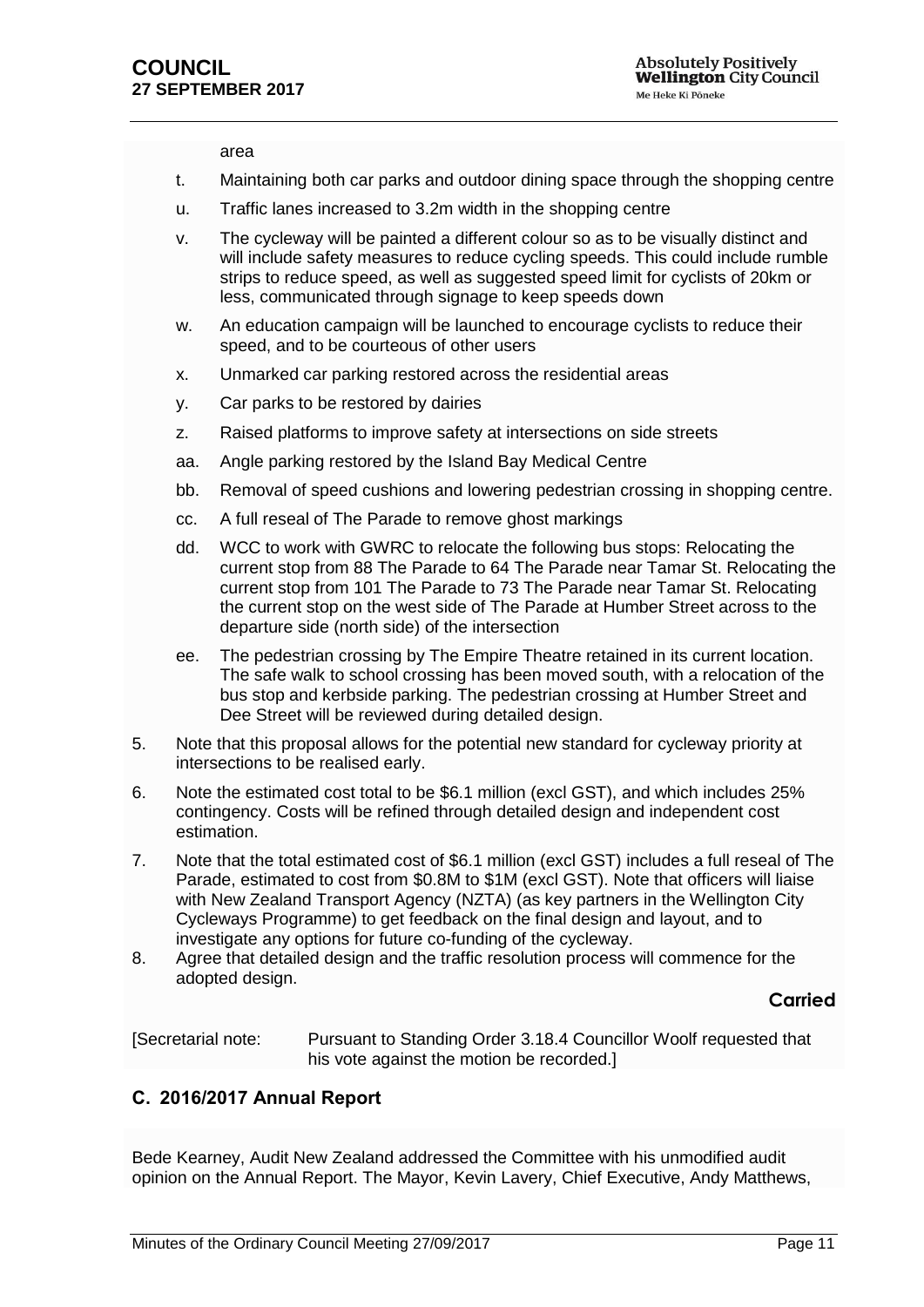Chief Financial Officer and Bede Kearney, Auditor signed off the Annual Report for Wellington City Council.

#### **Moved Mayor Lester, seconded Councillor Foster**

#### **Resolved**

That the Council:

1. Adopt:

- a. That the Accounting Policies contained in the draft Financial Statements (attached to the officers' report) are formally confirmed for adoption for the Financial Statements for the year ended 30 June 2017.
- b. The adoption of the Financial Statements and Statements of Service Provision for Wellington City Council and Group within the Annual Report for the year ended 30 June 2017, subject to receiving final unmodified audit clearance from Audit New Zealand.
- 2. Recommend to Council the adoption of the Annual Report for Wellington City Council and Group for the year ended 30 June 2017 (attached in Attachment 1).
- 3. Recommend to Council that it delegate to the Chair of the Finance, Audit and Risk Management Subcommittee and Chief Executive the authority to make minor editorial changes that may arise as part of preparing the 2016/17 Annual Report document for publication.

**Carried**

## <span id="page-11-0"></span>**4. Public Excluded**

## **Moved Mayor Lester, seconded Councillor Day**

## **Resolved**

THAT the Council :

Pursuant to the provisions of the Local Government Official Information and Meetings Act 1987, exclude the public from the following part of the proceedings of this meeting namely, except for:

Geoff Summers, External Advisor in relation to item 4.1

<span id="page-11-1"></span>

| General subject of the matter |                               | Reasons for passing this resolution   | Ground(s) under section 48(1)        |
|-------------------------------|-------------------------------|---------------------------------------|--------------------------------------|
| to be considered              |                               | in relation to each matter            | for the passing of this resolution   |
|                               | 4.1 Public Excluded Report of | 7(2)(a)                               | s48(1)(a)                            |
|                               | the CEO Performance           | The withholding of the information is | That the public conduct of this item |
|                               | Review Meeting of 11          | necessary to protect the privacy of   | would be likely to result in the     |
|                               | September 2017                | natural persons, including that of a  | disclosure of information for which  |